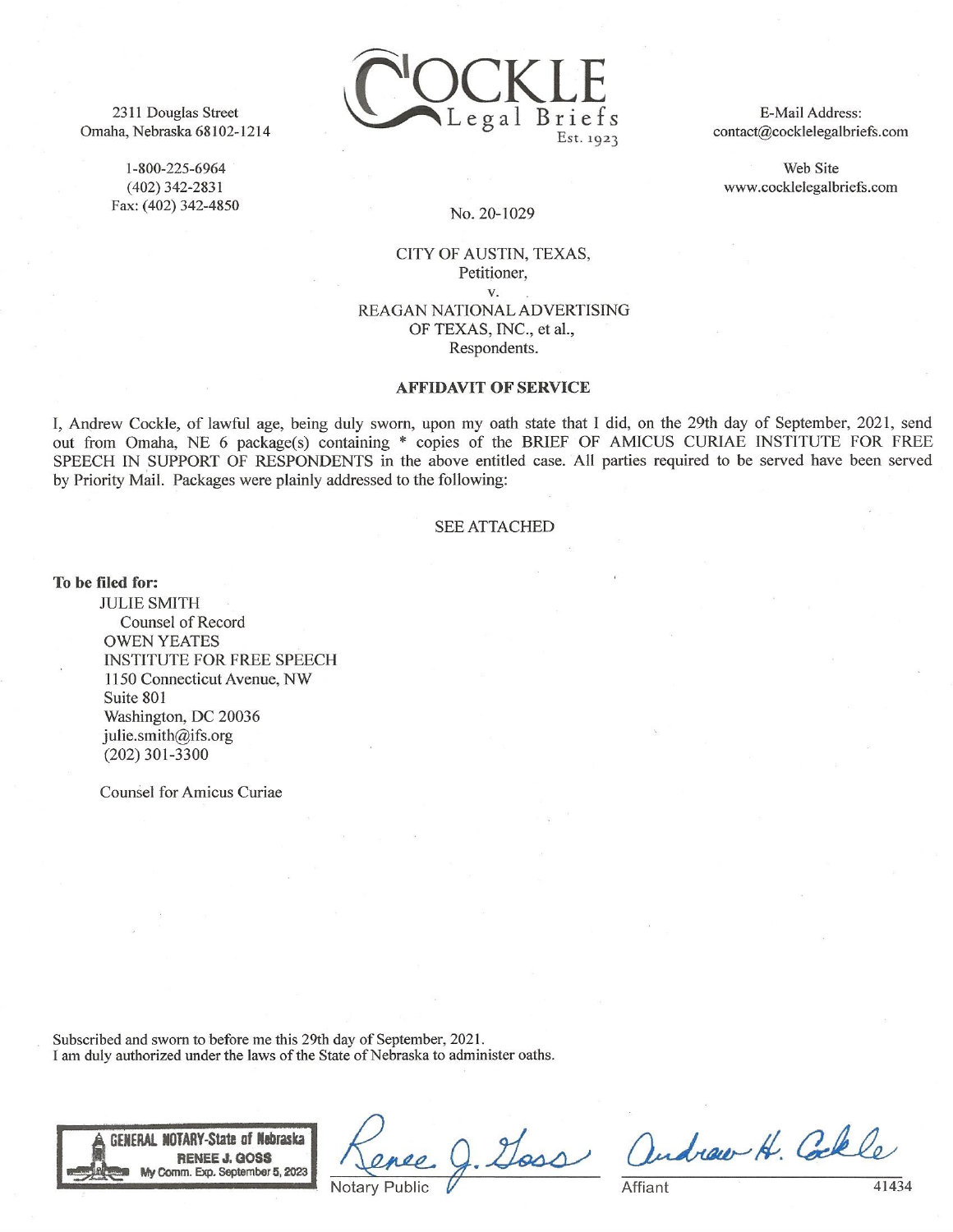# SERVICE LIST Amicus Brief of Institute for Free Speech City of Austin, S.Ct. No. 20-1029

### **Attorneys for Petitioner**

Renea Hicks Counsel of Record Law Office of Max Renea Hicks P.O. Box 303187 [Courier: 4112 Ramsey Ave. -- 78756] Austin, TX 78703 [rhicks@renea-hicks.com](mailto:rhicks@renea-hicks.com) (512) 480-8231 Party name: City of Austin \*3 copies

Michael R. Dreeben O'Melveny & Myers LLP 1625 Eye Street, NW Washington, DC 20006 [mdreeben@omm.com](mailto:mdreeben@omm.com) (202) 383-5300 Party name: City of Austin, Texas \*1 copy

## **Attorneys for Respondents**

Kannon K. Shanmugam Counsel of Record Paul, Weiss, Rifkind, Wharton & Garrison LLP 2001 K Street, N.W. Washington, DC 20006 [kshanmugam@paulweiss.com](mailto:kshanmugam@paulweiss.com) (202) 223-7300 Party name: Reagan National Advertising of Austin, LLC, et al. \*3 copies